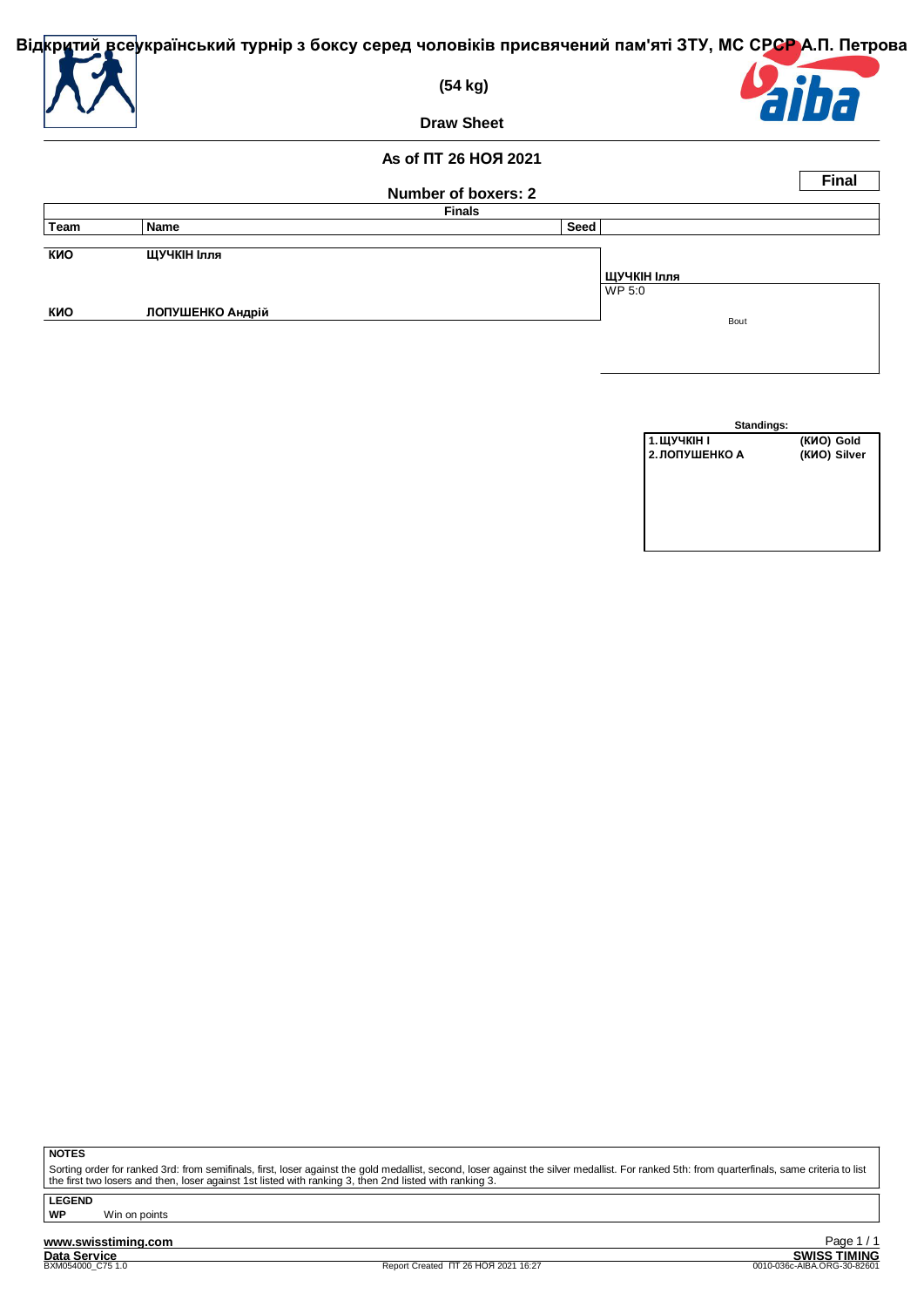

 **(57 kg)**



**Draw Sheet**

# **As of ПТ 26 НОЯ 2021**



| ٠ |
|---|
|---|

Sorting order for ranked 3rd: from semifinals, first, loser against the gold medallist, second, loser against the silver medallist. For ranked 5th: from quarterfinals, same criteria to list<br>the first two losers and then, l

**LEGEND**

**WO** Walkover **WP** Win on points

**www.swisstiming.com**<br>Data Service<br>BXM057000 C75 2.0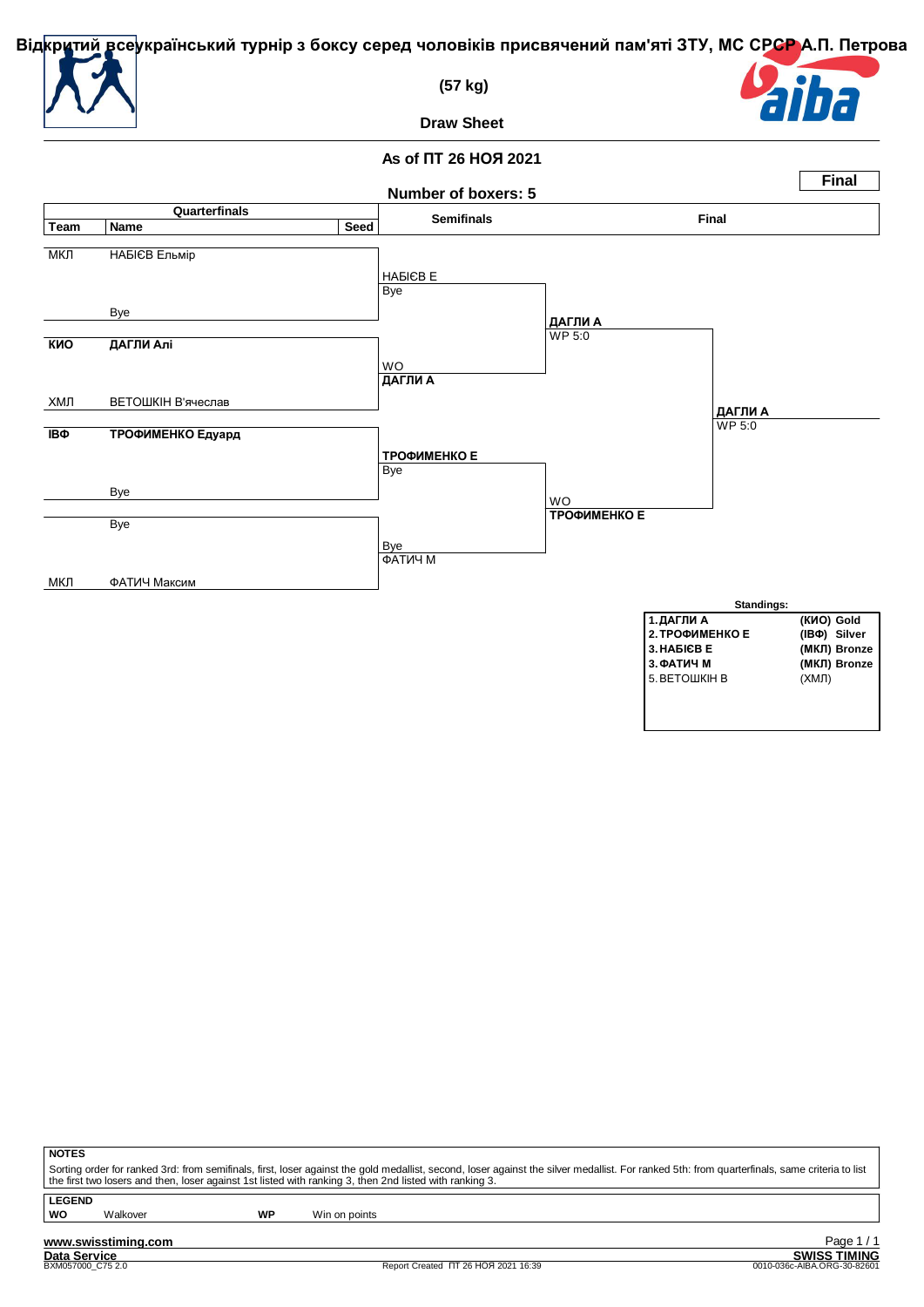

 **(60 kg)**



**Draw Sheet**

#### **As of ПТ 26 НОЯ 2021**

|      |                    |                     |                 | <b>Final</b> |
|------|--------------------|---------------------|-----------------|--------------|
|      |                    | Number of boxers: 2 |                 |              |
|      |                    | <b>Finals</b>       |                 |              |
| Team | <b>Name</b>        | Seed                |                 |              |
|      |                    |                     |                 |              |
| КИО  | БОНДАРЧУК Тарас    |                     |                 |              |
|      |                    |                     | БОНДАРЧУК Тарас |              |
|      |                    |                     | WP 4:0          |              |
| КИВ  | РАССОЛОВ Владислав |                     | Bout            |              |
|      |                    |                     |                 |              |
|      |                    |                     |                 |              |

| Standings:     |              |
|----------------|--------------|
| 1. БОНДАРЧУК Т | (KNO) Gold   |
| 2. РАССОЛОВ В  | (KVB) Silver |
|                |              |
|                |              |
|                |              |
|                |              |
|                |              |
|                |              |

**NOTES**

Sorting order for ranked 3rd: from semifinals, first, loser against the gold medallist, second, loser against the silver medallist. For ranked 5th: from quarterfinals, same criteria to list<br>the first two losers and then, l

**LEGEND**

**WP** Win on points

**www.swisstiming.com**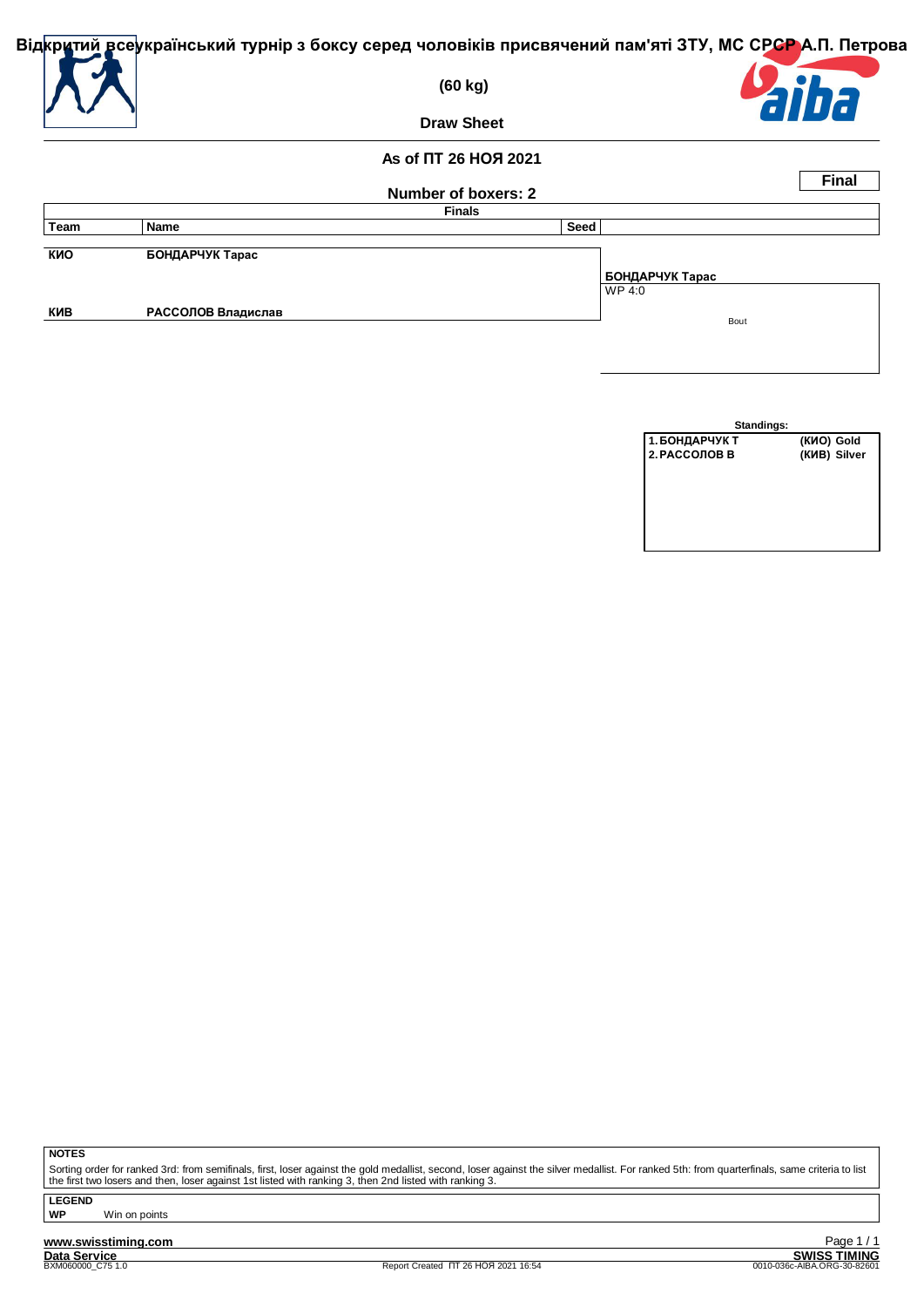

 **(63,5 kg)**



**Draw Sheet**

# **As of ПТ 26 НОЯ 2021**



| v<br>o. |  |
|---------|--|
|---------|--|

Sorting order for ranked 3rd: from semifinals, first, loser against the gold medallist, second, loser against the silver medallist. For ranked 5th: from quarterfinals, same criteria to list<br>the first two losers and then, l

**LEGEND**

**WO** Walkover **WP** Win on points

**www.swisstiming.com**<br>Data Service<br>BXM063000 C75 2.0

<u>Call of the SWISS TIMING</u><br>
SWISS TIMING<br>
20010-036c-AIBA.ORG-30-82601 Page 1 / 1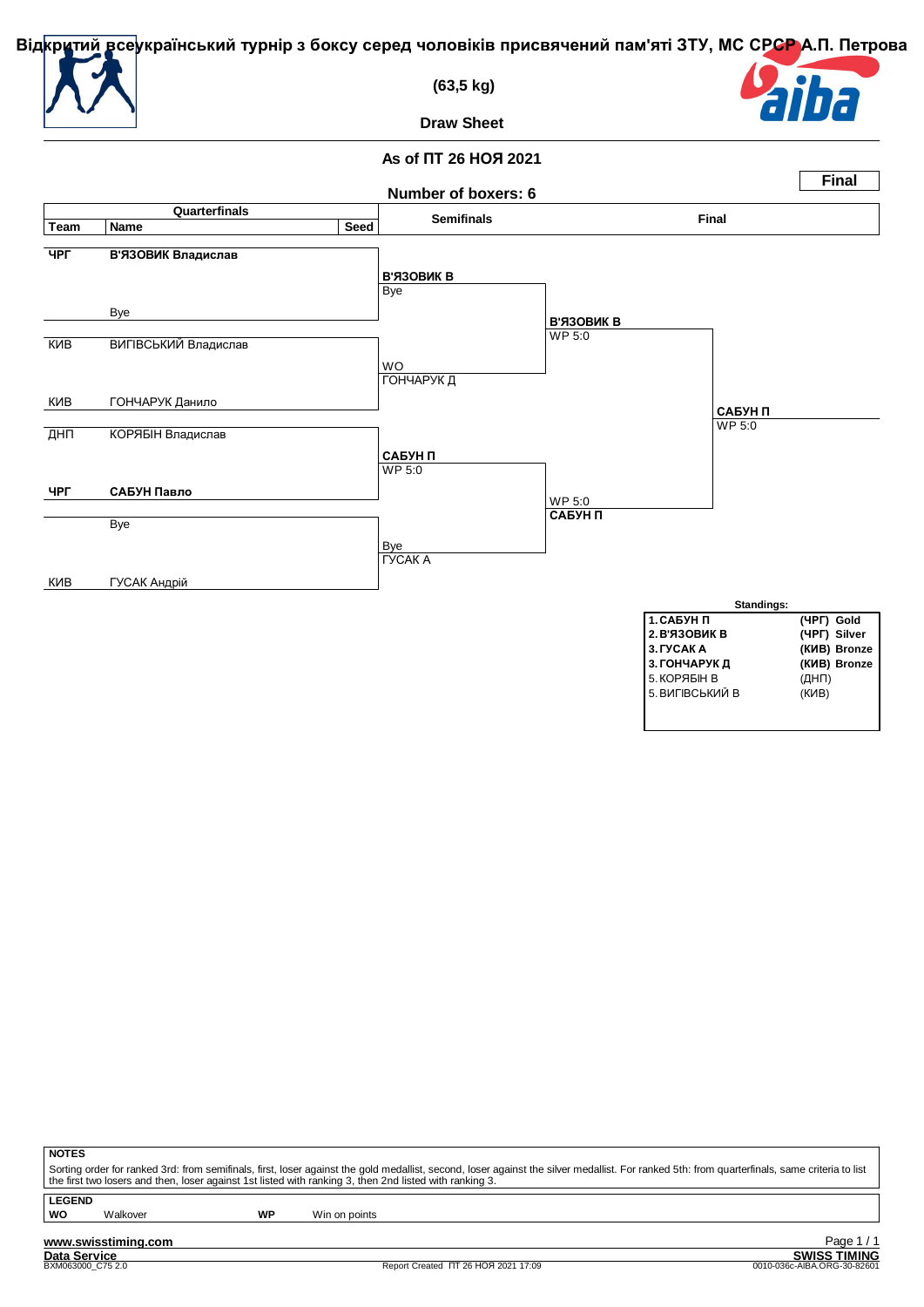

**ДНП** 

 $M$ КЛ

**КИО** 

 **(67 kg)**



**Draw Sheet**

**As of ПТ 26 НОЯ 2021**

|             |                   |      | Number of boxers: 3 |               | <b>Final</b> |
|-------------|-------------------|------|---------------------|---------------|--------------|
|             | <b>Semifinals</b> |      |                     |               |              |
| <b>Team</b> | Name              | Seed |                     | Final         |              |
| ДНП         | БАСОВ Олексій     |      |                     |               |              |
|             |                   |      | <b>GACOBO</b>       |               |              |
|             |                   |      | Bye                 |               |              |
|             | Bye               |      |                     | <b>АЛІЄВЕ</b> |              |
|             |                   |      |                     |               |              |
| МКЛ         | ПЛЕШАКОВ Денис    |      |                     | <b>WP 5:0</b> |              |
|             |                   |      | WP 5:0              |               |              |
|             |                   |      | <b>АЛІЄВЕ</b>       |               |              |
| КИО         | АЛІЄВ Ельвін      |      |                     |               |              |
|             |                   |      |                     |               |              |



**NOTES**

Sorting order for ranked 3rd: from semifinals, first, loser against the gold medallist, second, loser against the silver medallist. For ranked 5th: from quarterfinals, same criteria to list<br>the first two losers and then, l

**LEGEND**

**WP** Win on points

**www.swisstiming.com**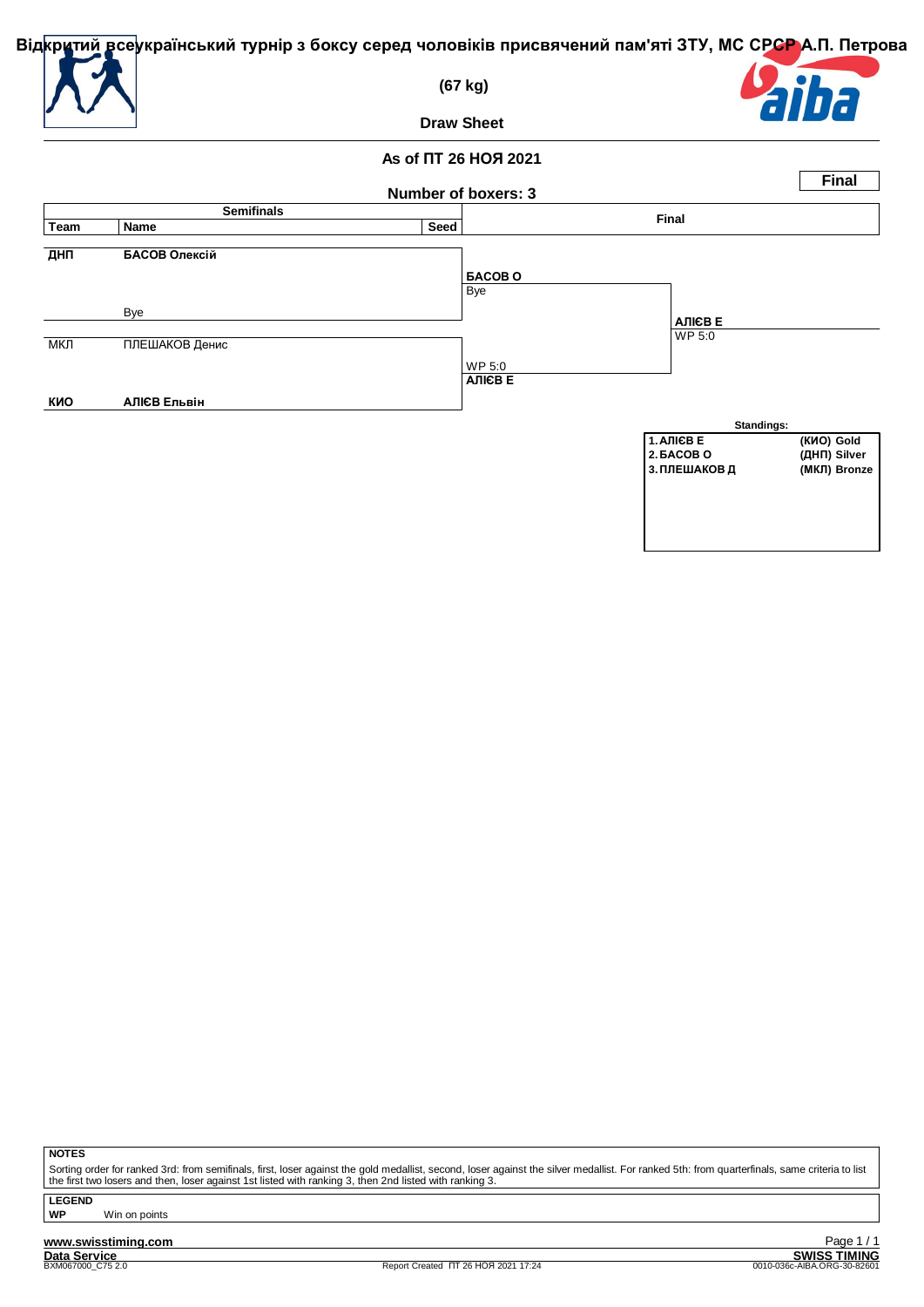

 **(71 kg)**



**Draw Sheet**

### **As of ПТ 26 НОЯ 2021**



| v. |   |
|----|---|
|    | ٠ |
| ۰. |   |
|    |   |
|    |   |

Sorting order for ranked 3rd: from semifinals, first, loser against the gold medallist, second, loser against the silver medallist. For ranked 5th: from quarterfinals, same criteria to list<br>the first two losers and then, l

**LEGEND**

**WO** Walkover **WP** Win on points

**www.swisstiming.com**<br>Data Service<br>BXM071000 C75 2.0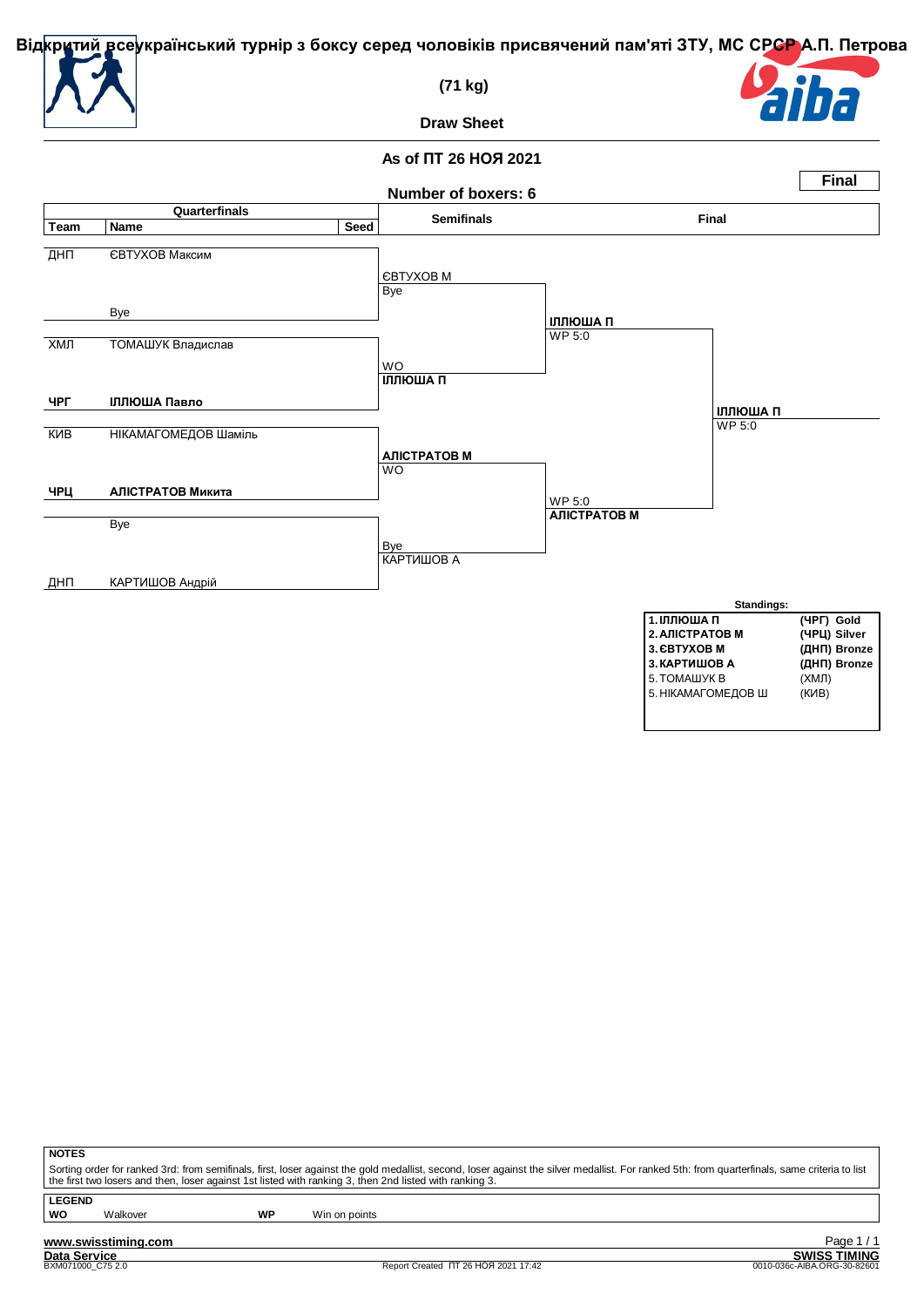

 **(75 kg)**



**Draw Sheet**

#### **As of ПТ 26 НОЯ 2021 Number of boxers: 4 Final Semifinals Final Team Name Seed ЗПР КОТЛЯРОВ Ілля** WO ХМЛ КУЛЕША Денис МКЛ НАБІЄВ Адем WP 5:0 **ЧРГ ТИМОШЕНКО Андрій КОТЛЯРОВ І** WP 5:0 **ТИМОШЕНКО А ТИМОШЕНКО А Standings: 1.ТИМОШЕНКО А (ЧРГ) Gold 2.КОТЛЯРОВ І (ЗПР) Silver 3.НАБІЄВ А (МКЛ) Bronze**  $(XMJ)$  Bronze

**NOTES**

Sorting order for ranked 3rd: from semifinals, first, loser against the gold medallist, second, loser against the silver medallist. For ranked 5th: from quarterfinals, same criteria to list<br>the first two losers and then, l

**LEGEND**

**WO** Walkover **WP** Win on points

**www.swisstiming.com**<br>Data Service<br>BXM075000 C75 3.0

<u>**Data Services**<br>
SWISS TIMING</u><br>
0010-036c-AIBA.ORG-30-82601 Page 1 / 1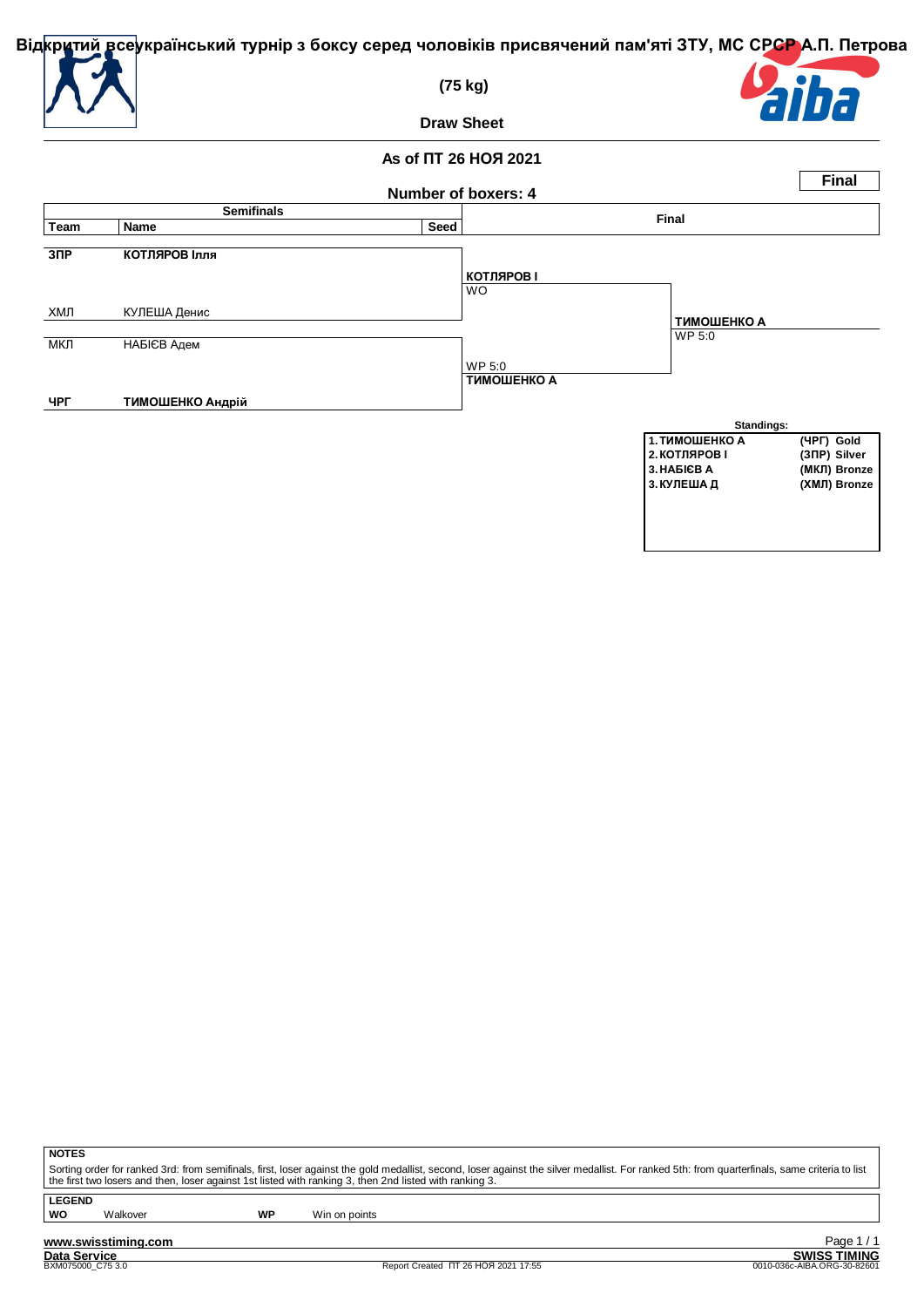

 **(80 kg)**



**Draw Sheet**

#### **As of ПТ 26 НОЯ 2021 Number of boxers: 4 Final Semifinals Final Team Name Seed КИВ САПУН Іван** WP 5:0 ДНП ДЕНЬГУБ Олексій ХМЛ САЛАБАЙ Денис WO **ЧРГ ЖАСАН Данило САПУН І** WP 4:1 **ЖАСАН Д САПУН І Standings: 1.САПУН І (КИВ) Gold 2.ЖАСАН Д (ЧРГ) Silver 3.ДЕНЬГУБ О (ДНП) Bronze**  $\overline{3}$ . САЛАБАЙ Д

**NOTES**

Sorting order for ranked 3rd: from semifinals, first, loser against the gold medallist, second, loser against the silver medallist. For ranked 5th: from quarterfinals, same criteria to list<br>the first two losers and then, l

**LEGEND**

**WO** Walkover **WP** Win on points

**www.swisstiming.com**<br>Data Service<br>BXM080000 C75 3.0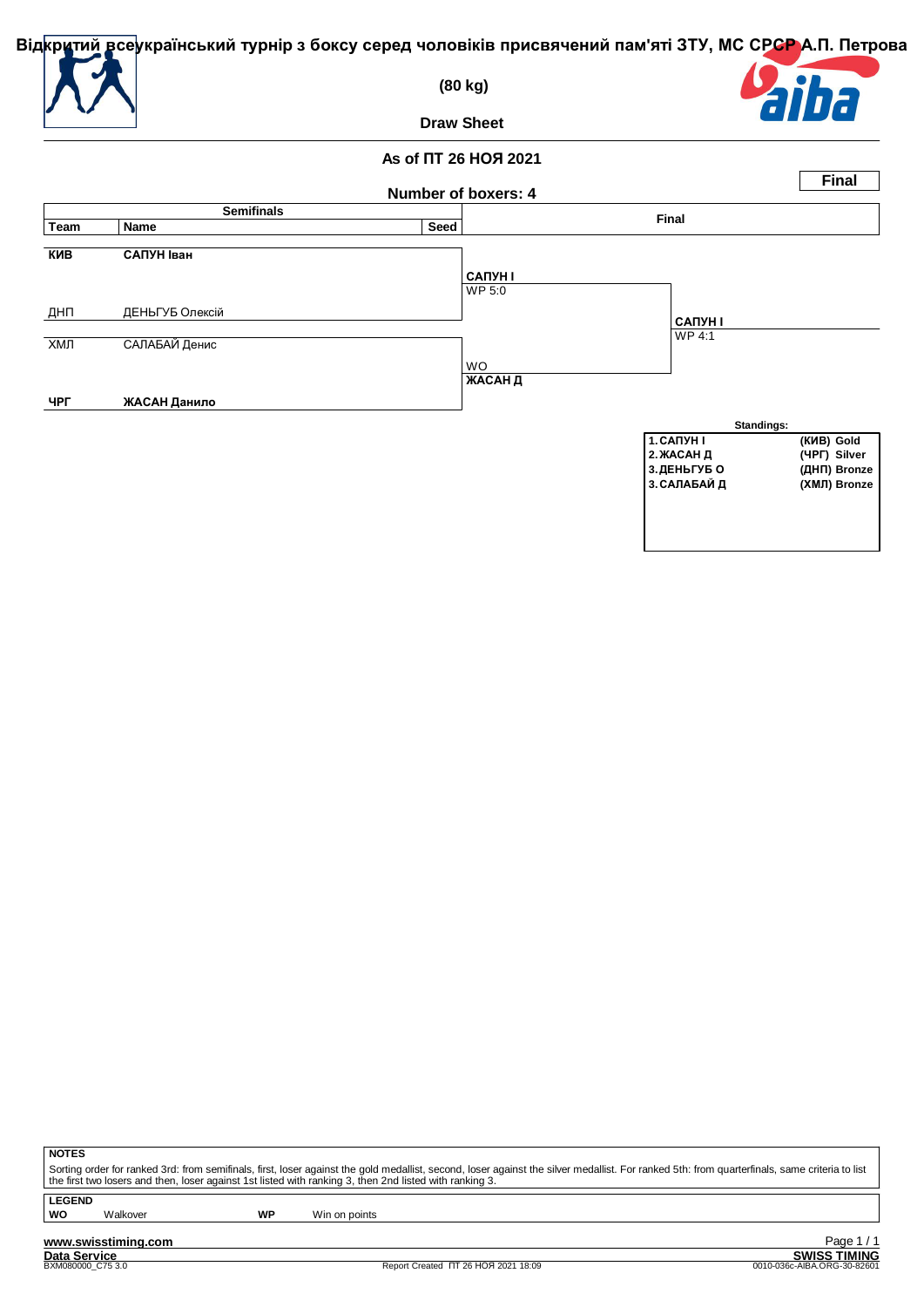

 **(86 kg)**



**Draw Sheet**

# **As of ПТ 26 НОЯ 2021**



| <b>NOTES</b>  |                     |    |                                                                                                                                                                                                                                                                                                          |    |          |    |               |        |
|---------------|---------------------|----|----------------------------------------------------------------------------------------------------------------------------------------------------------------------------------------------------------------------------------------------------------------------------------------------------------|----|----------|----|---------------|--------|
|               |                     |    | Sorting order for ranked 3rd: from semifinals, first, loser against the gold medallist, second, loser against the silver medallist. For ranked 5th: from quarterfinals, same criteria to list<br>the first two losers and then, loser against 1st listed with ranking 3, then 2nd listed with ranking 3. |    |          |    |               |        |
| <b>LEGEND</b> |                     |    |                                                                                                                                                                                                                                                                                                          |    |          |    |               |        |
| <b>ABD</b>    | Abandon             | Rn | Round number                                                                                                                                                                                                                                                                                             | WO | Walkover | WP | Win on points |        |
|               | www.swisstiming.com |    |                                                                                                                                                                                                                                                                                                          |    |          |    |               | Page 1 |

**Data Service SWISS TIMING**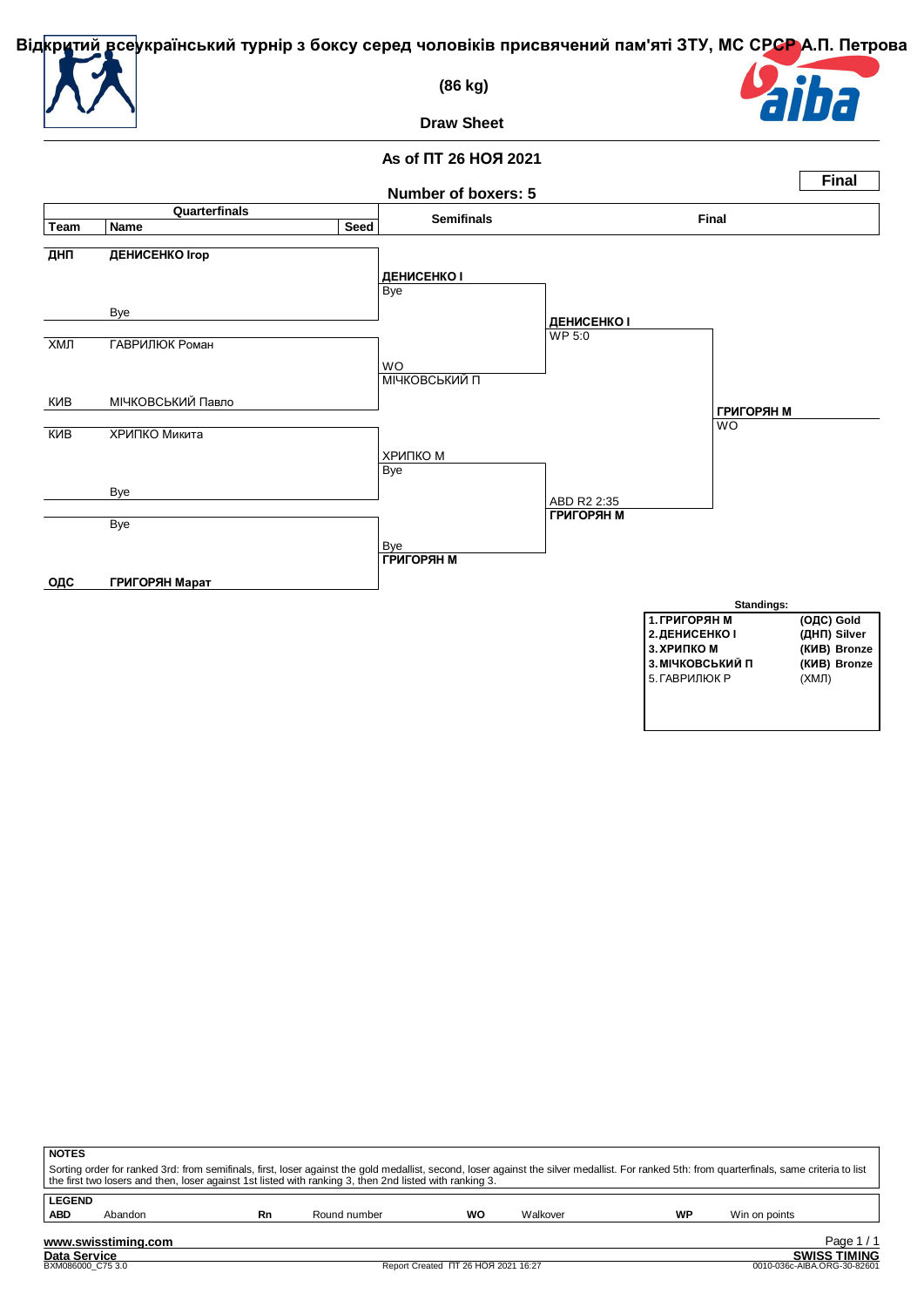

МКЛ ДАНЬШИН Ярослав

 **(92 kg)**



**Final**

**Draw Sheet**

**As of ПТ 26 НОЯ 2021**

### **Number of boxers: 3 Semifinals Final Team Name Seed ДНП СТАЛЬЧЕНКО Віталій** Bye Bye **ХМЛ ГАВРИЛЮК В'ячеслав** WO **СТАЛЬЧЕНКО В** WO **ГАВРИЛЮК В СТАЛЬЧЕНКО В**



**NOTES**

Sorting order for ranked 3rd: from semifinals, first, loser against the gold medallist, second, loser against the silver medallist. For ranked 5th: from quarterfinals, same criteria to list<br>the first two losers and then, l

**LEGEND WO** Walkover

**www.swisstiming.com**<br>Data Service<br>**BXM092000\_C75** 3.0